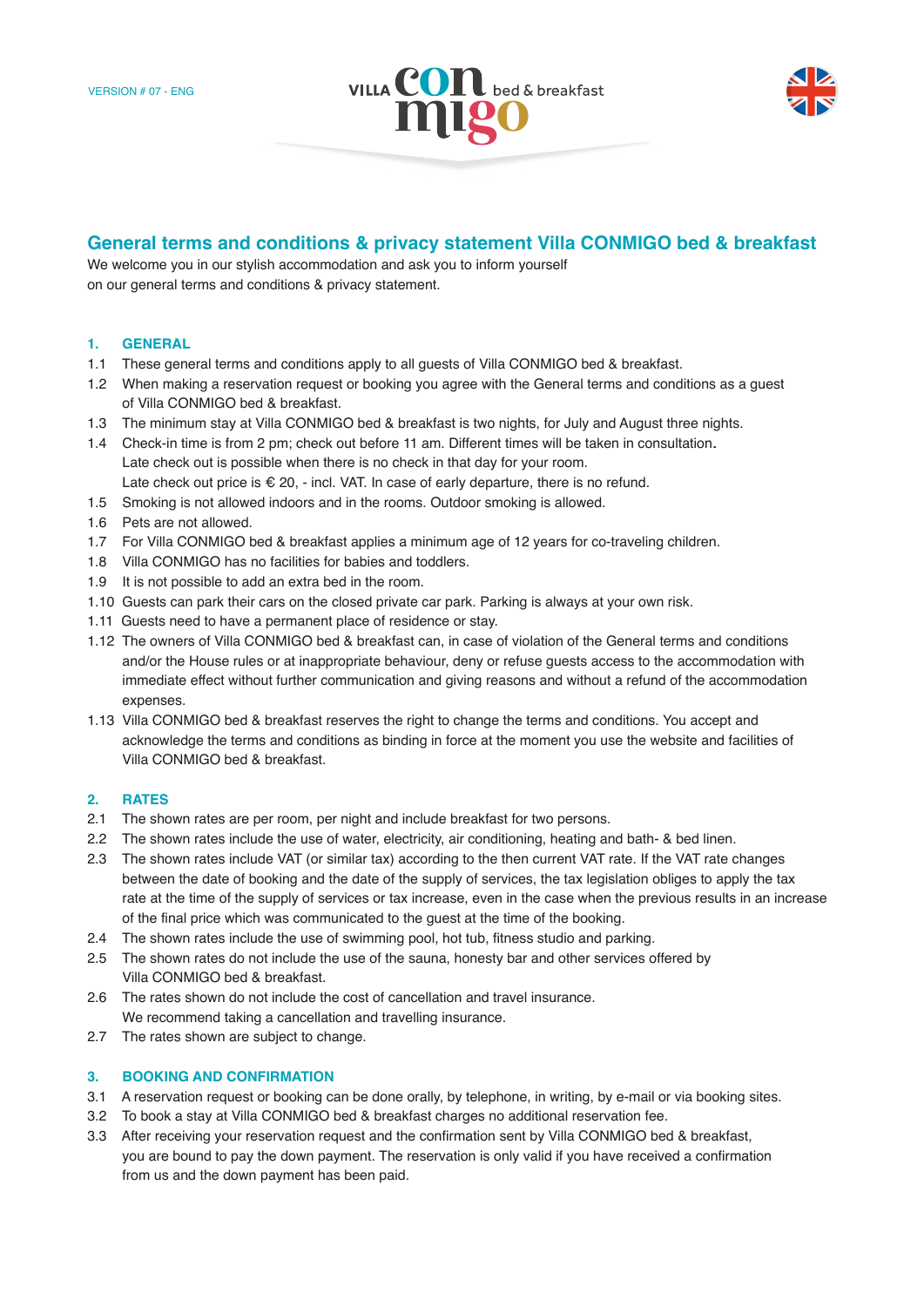#### **4. PAYMENT**

- 4.1 The deposit is 25% of the full accommodation sum with a minimum of 1 night, to be paid within 7 days of booking.
- 4.2 The outstanding amount is due to be paid 4 weeks prior to arrival.
- 4.3 With bookings within 4 weeks before arrival, the total amount has to be paid by return.
- 4.4 The down payment and outstanding amount must be remitted to IBAN: **ES87 0081 5165 4000 0123 9633** / BIC-code: **BSAB ESBB** at the name of Bartolo Andalucía S.L. in Alhaurín de la Torre quoting your reservation number.
- 4.5 The cost of usage of the honesty bar, dinners and lunches should be paid at your departure by cash, debit card or credit card. The prices are found on the list at the honesty bar and in the guest rooms.
- 4.6 The payment for reservations made by us for green fees, sightseeing's, activities and other services during your stay have to be paid on departure by cash, debit card or credit card unless stated otherwise.
- 4.7 The payment for reservations made by us for green fees, sightseeing´s, activities and other services before your arrival have to be paid by return by bank unless stated otherwise.
- 4.8 Bank charges for bank transfers are at the expense of the guest. These costs will be charged on the final invoice at check-out. To send money abroad faster with low cost; www.transferwise.com
- 4.9 For payments with credit or debit card, we will not charge an additional fee as described in the European directive for payments: PSD2. We do not accept credit cards from American Express and Diners Club.

#### **5. CANCELLATION**

- 5.1 Cancellations will only be accepted in writing or by email quoting your reservation number.
- 5.2 If the booking agreement is cancelled, the following cancellation fees will be charged: **PRIOR TO 6 WEEKS BEFORE ARRIVAL:**

 25% of your total amount, with a minimum of one night, will be charged if you cancel between the day of booking until the 42nd day (not included) prior to your scheduled arrival date.

#### **FROM 6 WEEKS TO 4 WEEKS BEFORE ARRIVAL:**

 75% of your total amount will be charged if you cancel from the 42nd day (included) to the 28th day (not included) prior to your scheduled arrival date.

#### **FROM 4 WEEKS TO ARRIVAL DATE:**

 100% of your total amount will be charged if you cancel from the 28th day (included) prior to your scheduled arrival date until the day of arrival.

- 5.3 At No Show, the total amount of the reservation will be charged.
- 5.4 Refund of green fees is based on the cancellation policy of the respective golf course.
- 5.3 We recommend purchasing a good cancellation and travel insurance.

#### **6. FORCE MAJEURE**

- 6.1 In case of force majeure, of either permanent or temporary nature, Villa CONMIGO bed & breakfast shall be entitled to dissolve the agreement in whole or in part or temporarily suspend without the guest being able to claim performance and/or compensation. Force majeure shall include, but not exclusively; Danger of war, war, rebellion, strikes, boycott, disturbances in the energy circuit, in traffic or transport, measures by the Government, scarcity of raw materials, natural disasters, and moreover all circumstances, extraordinary weather conditions, death of one of owners or close family members, etc. under which a total or partial performance of the agreement of the accommodation cannot be demanded in reasonableness and fairness.
- 6.2 In the unlikely event that the stay does not take place due to closed borders or other government-imposed barriers such as a negative travel advice or travel ban, which makes travel impossible or illegal, we guarantee the (down) payment. A free rebooking of your stay is possible or we will provide you with a travel credit voucher with the value of the down payment or full accommodation sum. This applies to reservations made without the intervention of booking websites such as Booking-com and whose payment obligations have been met as stated in the booking confirmation. There will be no refunds in (cash) money. Canceled flights, fear, doctor's advice, illness, dismissal, own decision not to travel, a government-mandated health test (or similar test), a government-mandated vaccine, and mandatory quarantine upon return are NO reasons to claim a free rebooking or travel credit voucher. In this case, our general cancellation conditions apply.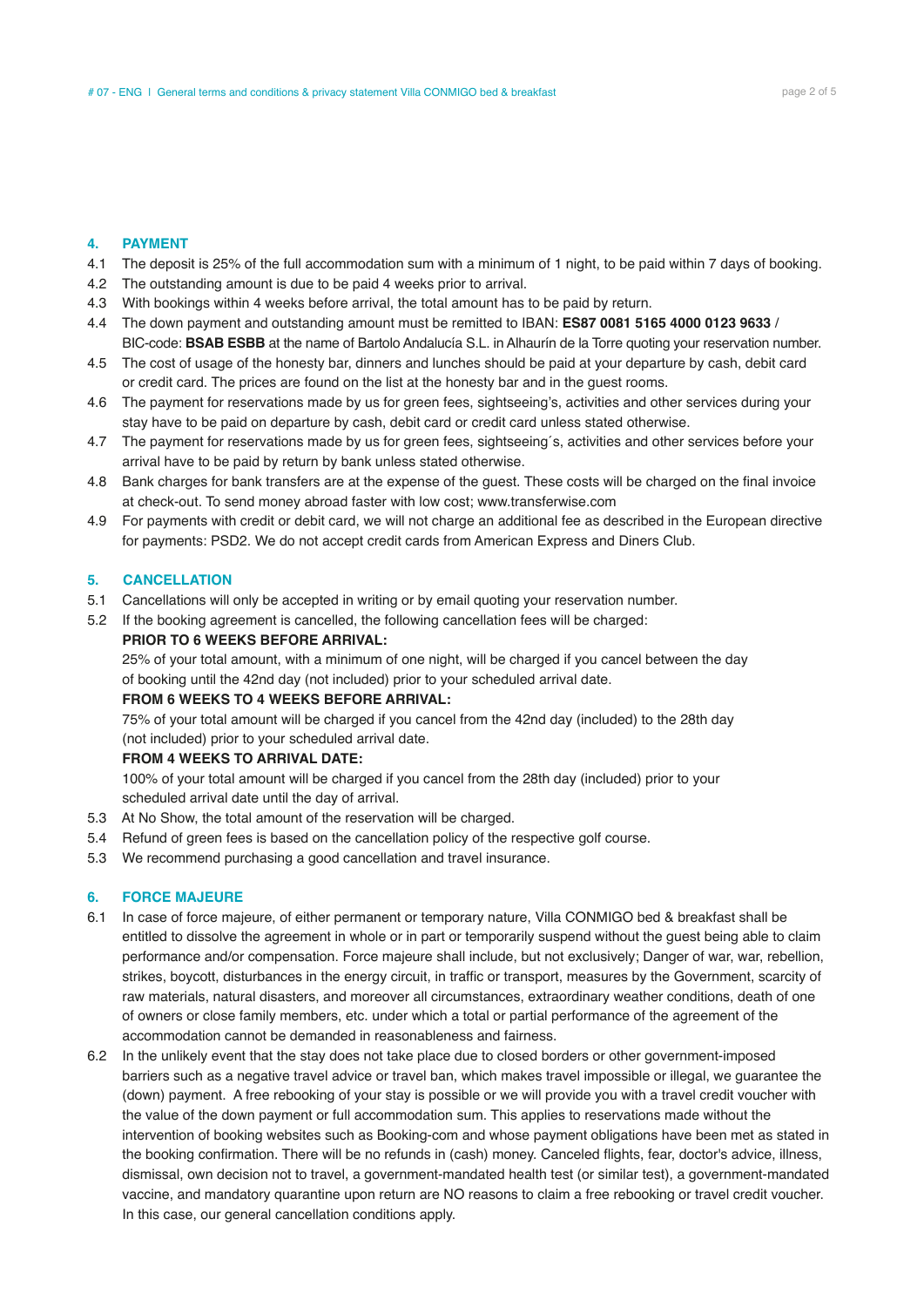6.3 Reservations for stays in 2022 are no longer covered by the COVID19 guarantee of Villa CONMIGO bed & breakfast.

# **7. LIABILITY**

- 7.1 Villa CONMIGO bed & breakfast cannot be held responsible for damage suffered by guest or third parties due to the stay in the accommodation; Guest shall indemnify Villa CONMIGO bed & breakfast against regarding claims. Villa CONMIGO bed & breakfast is not responsible for disturbances in and around the accommodation such as failures and outages of power and water facilities and installations, not or untimely announced construction and/or road works in the vicinity of the accommodation. Villa CONMIGO bed & breakfast cannot be held responsible for any damage, loss or theft of personal belongings.
- 7.2 Villa CONMIGO bed & breakfast can only be held liable for damage that is due to the gross negligence or the negligence of the owners.
- 7.3 Without prejudice to what is determined in 7.1 and 7.2, Villa CONMIGO bed & breakfast`s liability is, if and so far as the accommodation will be held responsible under the user agreement, always limited to direct damages and any kind of consequential damages are excluded. The liability of the accommodation is also always limited to the maximum amount that the insurer of Villa CONMIGO bed and breakfast in the determined case will pay.
- 7.4 The use of swimming pool, Jacuzzi, sauna and fitness equipment is at your own risk. Villa CONMIGO bed & breakfast may not be held liable for personal injury or damage to personal belongings caused by using these facilities.

#### **8. DAMAGE**

- 8.1 Guest must behave properly and in accordance with the bed and breakfast accommodation´s usage instructions given by the owners or accommodation's policy.
- 8.2 The main tenant is legally responsible for inflicted damage by him or her and his fellow guests to Villa CONMIGO bed & breakfast´s goods or persons.
- 8.3 A damage case needs directly to be reported by the guest to the owners. Repair and or replacement costs need to be paid by the guest.
- 8.4 In the case of loss of keys all resulting costs will be charged on guest.

#### **9. PRIVACY STATEMENT**

 This privacy statement applies to Villa CONMIGO bed & breakfast / Bartolo Andalucía S.L. (hereinafter referred to as Villa CONMIGO).

 Your privacy will be treated with care by Villa CONMIGO and all the provided personal data will be kept confidentially. Villa CONMIGO takes all reasonable precautions to protect information obtained from or about guests against theft, loss and unauthorized use.

 In compliance with the provisions of current legislation on the protection of personal data, Regulation (EU) 2016/679 of April 27, 2016 (GDPR), Organic Law 15/1999 of December 13 (LOPD) and the Spanish Royal Decree 1720/2007 for the development of the LOPD, we inform you that the personal data, according to this European regulations with effect from 25 May 2018, the General Data Protection Regulation (GDPR), will be processed and stored by Villa CONMIGO for carrying out reservation, administrative, accounting and fiscal management.

 On our website and in our accommodation we can offer products and / or services from third parties that are not owned by Villa CONMIGO. Villa CONMIGO is not responsible for the execution of agreed transactions and the manner in which such websites or providers deal with privacy.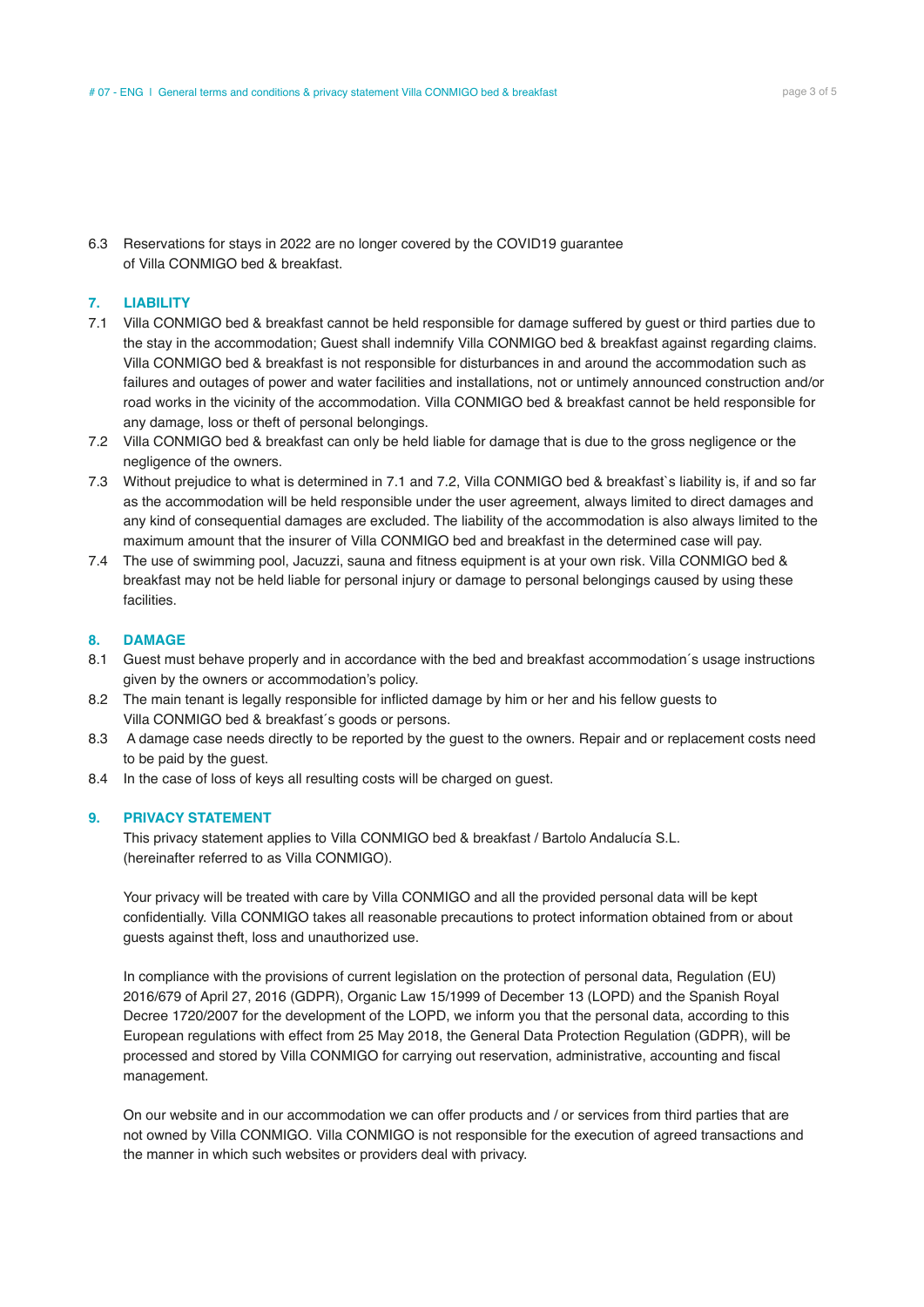#### 9.1 CONTACT DETAILS

 Villa CONMIGO bed & breakfast / Bartolo Andalucía S.L. Calle Torremolinos 604, 29130 Alhaurín de la Torre (Málaga) Spain telephone: (+34) 952 025 623 - website: https://www.villaconmigo.com - e-mail: hello@villaconmigo.com VAT number: ES-B93440568

 Villa CONMIGO bed & breakfast is a brand of BARTOLO Andalucia S.L. and registered as an official accommodation at the Junta de Andalucia Consejeria de Turismo, Comercio y Deporte under number CR/MA/00758. BARTOLO Andalucia S.L. is registered at the Registro Mercantil de Málaga since November 20, 2015 under Tomo: 5455, Folio: 102, Inscripción: 1, Hoja: MA-130992.

#### 9.2 WHY WE PROCESS PERSONAL DATA

If you want to make a reservation via our website, by e-mail, by telephone or via booking websites, we ask you for personal data. We use this information to process and make your reservation and to communicate the status of your reservation via e-mail. Your reservation on our website is made with us via a secured server (SSL - Secure Sockets Layer) from Redforts Software. Your data will be sent encrypted. The secure connection between your browser and our website guarantees that you are in contact with Villa CONMIGO & Redforts Software and not with someone else. You can see whether the browser has established a secure connection to the icon, usually a closed padlock.

### 9.3 PERSONAL DATA WE PROCESS

 Villa CONMIGO processes your personal data by using our services and / or by providing this information to us. An overview of the personal data that we process: first name / sure name / gender / nationality / day of birth / ID number / ID date of issue / address / e-mail and credit card details if the reservation is made via booking websites or on special request.

### 9.4 SHARING PERSONAL DATA WITH THIRD PARTIES

 Villa CONMIGO provides exclusively to third parties to comply with a legal obligation and at the request of the guest for the purchase of admission tickets. Villa CONMIGO is obliged under Spanish law to register its guests with the Guardia Civil. By signing the guest registration form at check-in you give us permission for this. Villa CONMIGO is obliged for the Spanish Tax Authorities to make an invoice for services rendered, on which personal data have been processed.

### 9.5 HOW LONG WE STORE PERSONAL DATA

 At Villa CONMIGO, personal data are stored infinitely, to simplify the processing of your reservation upon return, and at least as long as necessary to comply with the legal obligation. You agree with this when entering into a reservation.

# 9.6 HOW WE PROTECT PERSONAL DATA

 Villa CONMIGO takes the security and protection of personal data seriously. Personal data are transmitted encrypted via secure connections (Secure Sockets Layer or SSL) and stored digitally in a secure environment of Redforts Oscar Hotel Software. Access to personal data requires the use of a user name and password and for credit card detail a two-step verification. Personal data in writing will be kept in a secured environment for as long as necessary to comply with legal obligations. Our website is hosted by an SSL certified and TLS1.2 encrypted server. Our mail traffic goes via an SMTP module via secure TLS1.2 connection.